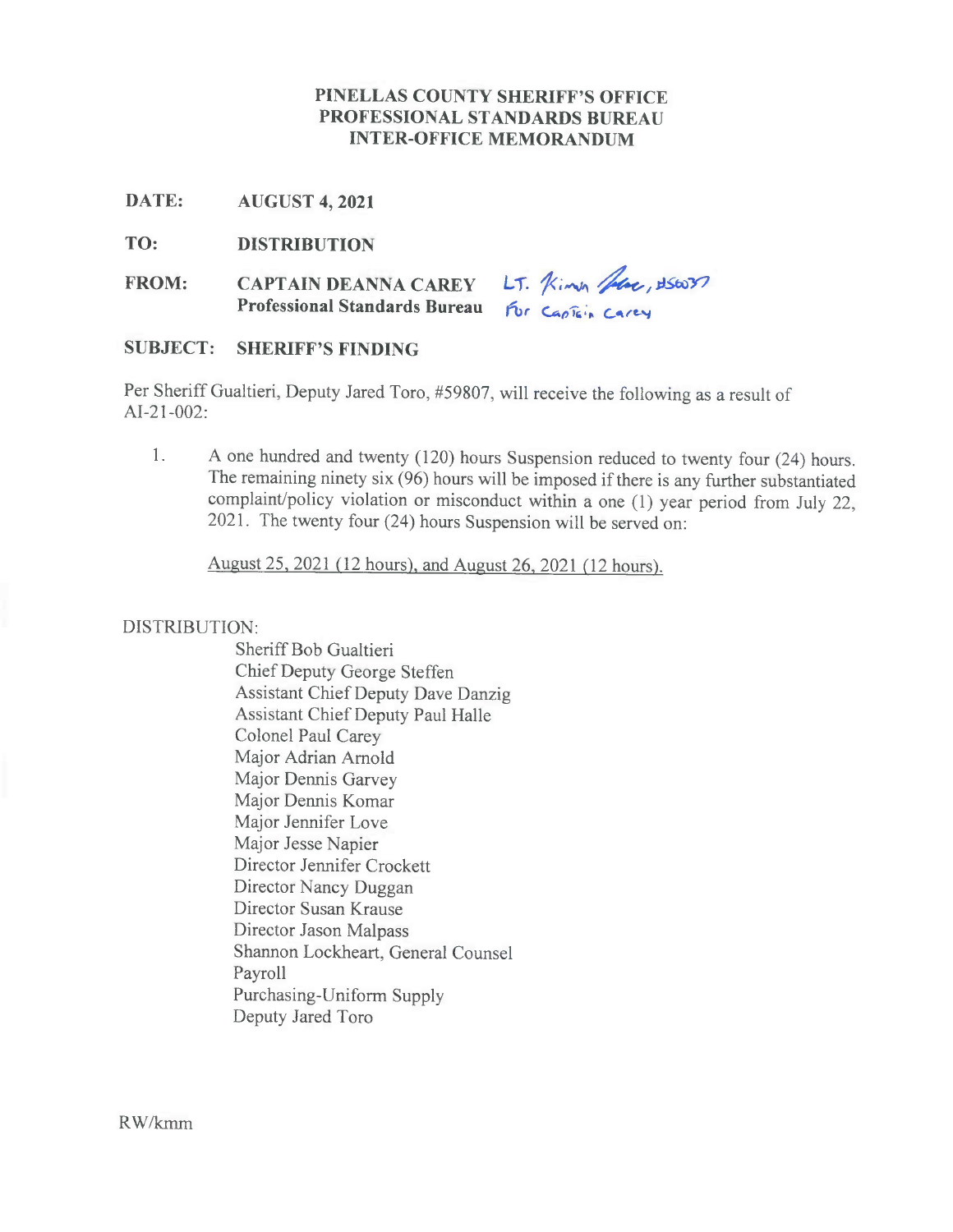# **PINELLAS COUNTY SHERIFF'S OFFICE INTER-OFFICE MEMORANDUM**

**DATE: JULY 22, 2021**

**TO: DEPUTY JARED TORO, #59807**

# **FROM: SHERIFF BOB GUALTIERI**

# **SUBJECT: CHARGES RE: AI-21-002**

An investigation has been conducted by the Administrative Investigation Division, Professional Standards Bureau, of the Pinellas County Sheriff's Office. As a result of this investigation, the Administrative Review Board has determined you committed the following violation:

On, but not limited to, February 10, 2021, while off duty in Pinellas County, Florida, you violated the Pinellas County Sheriffs Civil Service Act Laws of Florida, 89-404 as amended by Laws of Florida 08-285, Section 6, Subsection 4, by violating the provisions of law or the rules, regulations, and operating procedures of the Office of the Sheriff.

- 1. You violated Pinellas County Sheriff's Office General Order 3-1.3, Rule and Regulation 3.1, Standard of Conduct.
- 2. You violated Pinellas County Sheriff's Office General Order 3-1.3, Rule and Regulation 3.3, Knowledge of, and Obedience to Laws and Rules and Regulations.

On February 10, 2021, while you were off duty at your private residence and preparing for your shift, you were involved in a domestic dispute with your girlfriend and cohabitant. During this dispute, there was alleged physical contact between the two of you. As the argument continued, you physically restrained your girlfriend's hands behind her back using your handcuffs before seating her on the floor. Cell phone records and testimony indicated your girlfriend was physically restrained for at least three (3) minutes.

During this incident, you failed to call 911, use your agency issued radio to request assistance or notify your supervision regarding what transpired.

You left your residence and responded to your area of assignment to begin your shift. During the early hours of your shift, you met another deputy informing him of what had transpired. For approximately three and a half(3 1/2) hours, you worked your shift and did not report this incident to a supervisor. Additionally, you exchanged multiple text messages with your girlfriend discussing the events that occurred at your residence. At some point during this exchange of text messages, your girlfriend indicated she would report the earlier incident to the Administrative Investigation Division.

A short time later, you located a sergeant at the Sheriff's Administration Building where you reported the incident.